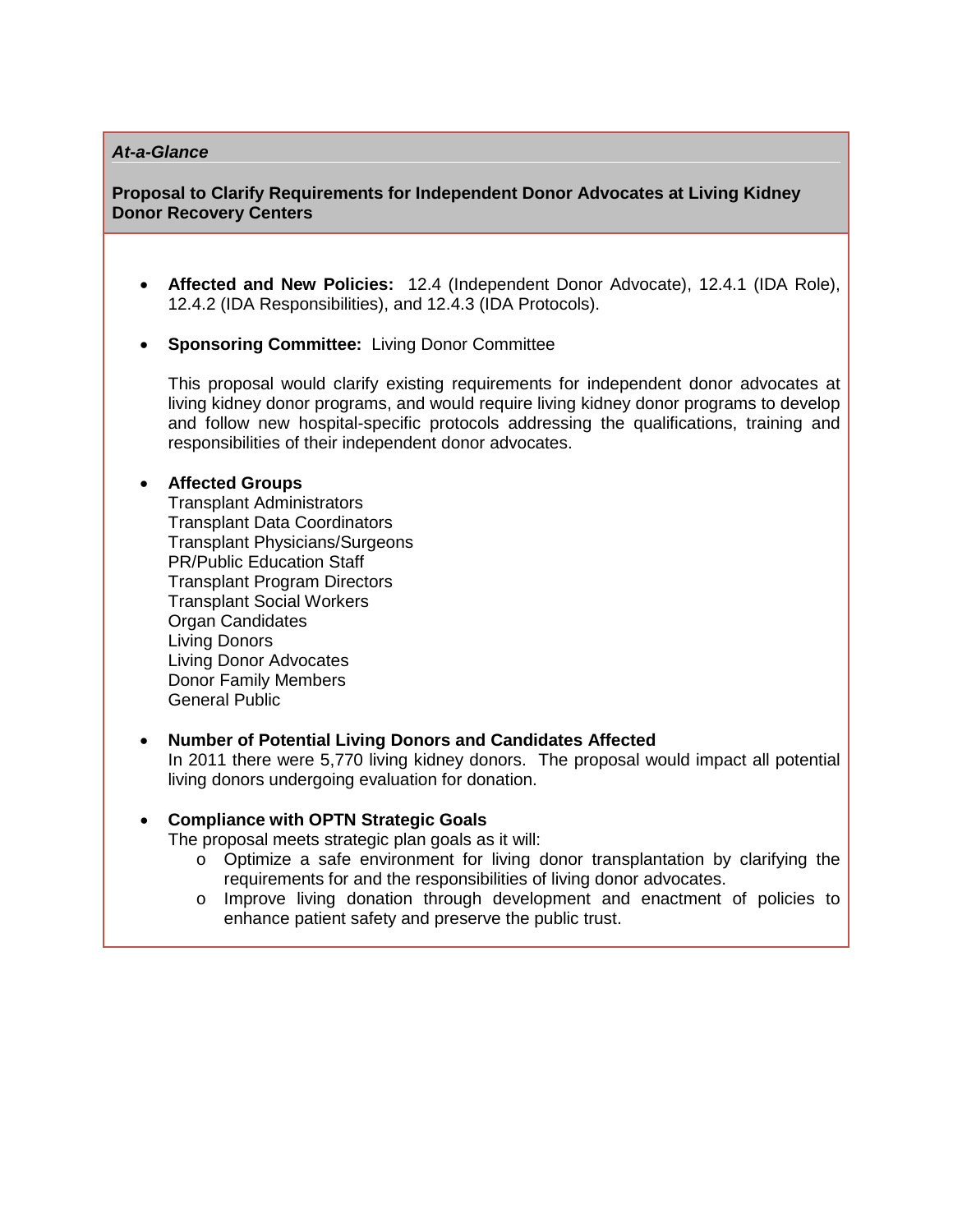## **Proposal to Clarify Requirements for Independent Donor Advocates at Living Kidney Donor Recovery Centers**

**Affected and New Policies:** 12.4 (Independent Donor Advocate), 12.4.1 (IDA Role), 12.4.2 (IDA Responsibilities), and 12.4.3 (IDA Protocols)

# **Sponsoring Committee:** Living Donor Committee

**Public Comment Response Period:** March 15, 2013 – June 14, 2013

## **Summary and Goals of the Proposal:**

This proposal would clarify existing requirements for independent donor advocates at living kidney donor programs, and would require living kidney donor programs to develop and follow new hospital-specific protocols addressing the qualifications, training and responsibilities of their independent donor advocates.

# **Background and Significance of the Proposal:**

## *History of OPTN/UNOS Requirements*

In September 2007, the OPTN/UNOS Board of Directors (Board) approved new bylaw requirements<sup>[1](#page-1-0)</sup> for living liver donor and living kidney donor programs. These requirements established minimum mandatory elements for the living donor evaluation, consent, and followup. The new bylaws required living donor programs to develop and follow written protocols for the responsibilities of the independent donor advocate (IDA). The bylaws required that the IDA must:

- 1) not be involved with the potential recipient evaluation,
- 2) be independent of the decision to transplant the potential recipient, and
- 3) be a knowledgeable advocate for the potential donor.

The bylaws directed that the goals of each transplant center's IDA protocols should be:

- 1) to promote the best interests of the potential living donor;
- 2) to advocate the rights of the potential living donor; and
- 3) to assist the potential living donor in obtaining and understanding information regarding the:
	- (a) consent process;

 $\overline{a}$ 

- (b) evaluation process;
- (c) surgical procedure; and
- (d) benefit and need for follow-up.

<span id="page-1-0"></span><sup>1</sup> Originally located at OPTN/UNOS Bylaws, Appendix B, Attachment I, Section XIII, C (2) Kidney Transplant Programs that Perform Living Donor Kidney Transplantation; and Appendix B, Attachment I, Section XIII, C (4) Liver Transplant Programs that Perform Living Donor Liver Transplants).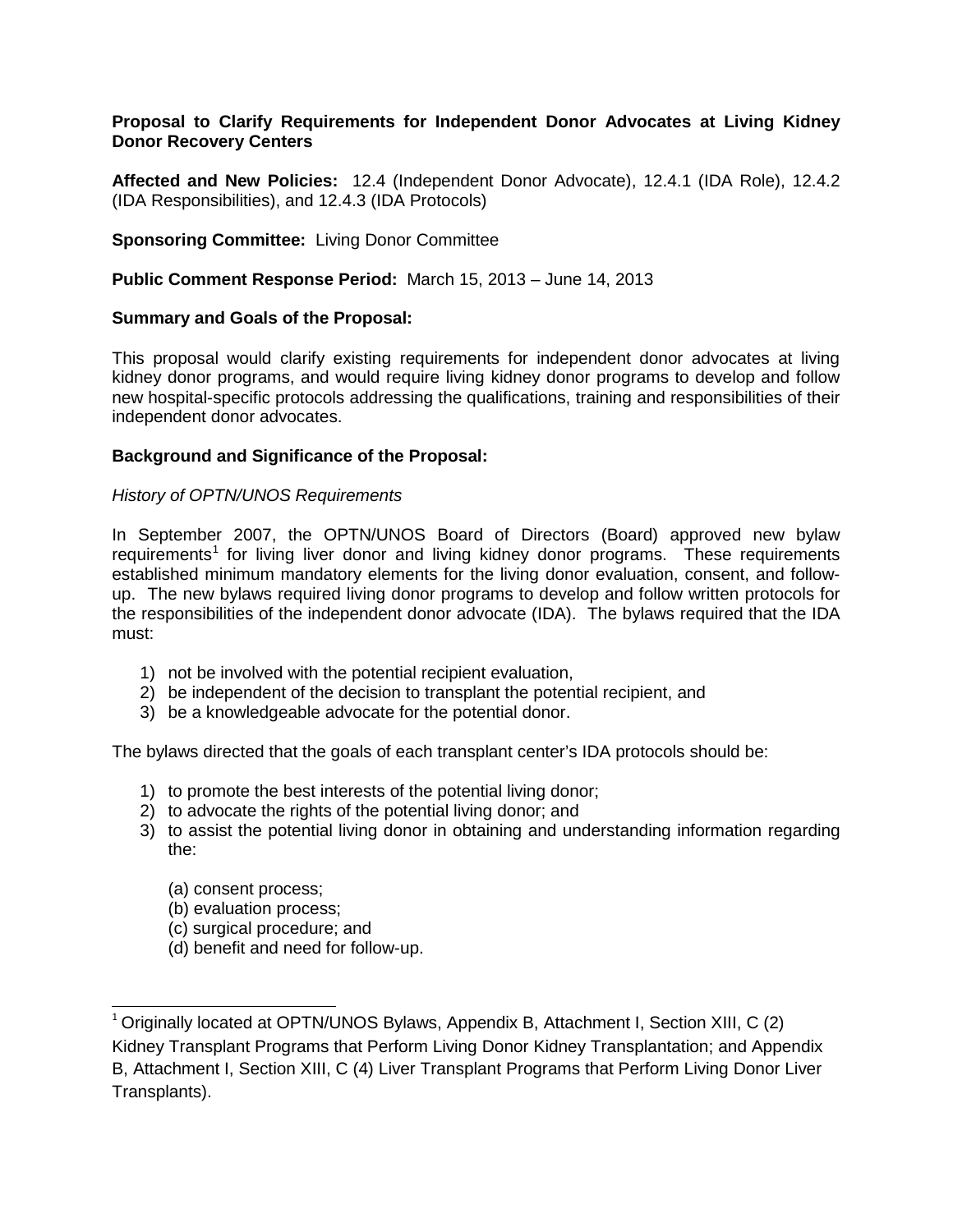During its April 2012 meeting, the Committee received an annual report on the results of the 2011 living kidney donor program site surveys. The surveys revealed that non compliance with IDA requirements was common and specifically:

- 1) only 2 of 15 transplant centers were fully compliant with all IDA requirements;
- 2) one transplant center was compliant with documenting benefit and need for follow-up, but had minimal documentation discussing the evaluation process; and
- 3) the benefit and need for follow-up was the most common element not discussed or documented by the IDA.

This same report identified variability in transplant center's IDA protocols addressing:

- 1) Training;
- 2) Qualifications;
- 3) Required documentation;
- 4) IDA function within the living donor evaluation process; and
- 5) Individual IDA versus donor advocate teams.

Based on this report, the Committee determined that existing IDA requirements (in effect since 2007) should be updated to address independent donor advocate teams and to provide guidance on IDA and IDA team roles and responsibilities.

In June 2012, the Board approved changes to the bylaws structure, which included moving the IDA requirements for living kidney and liver donor programs out of the bylaws and into OPTN policy (Policies 12.10 and 12.11), while relocating other IDA requirements to Bylaws Appendices E.5.C, E.5.G and F.6.D. The bylaw requirements remain in effect for living kidney and liver donor programs, and are not impacted by this proposal.

In November 2012, the Board approved a new policy for the informed consent of living kidney donors. This action by the Board included moving IDA requirements from Policy 12.10 to Policy 12.4.

During 2012, 48 routine living donor program site surveys were completed. To date, the Membership and Professional Services Committee (MPSC) has reviewed 23 of the 48 routine site surveys completed last year. The MPSC determined that 20 of the 23 living donor program site surveys reviewed (86%) had compliance issues related to IDA requirements, and required additional audits.

The living donor program site audits are conducted through UNOS' Department of Evaluation and Quality (DEQ). DEQ observed trends that may explain the reasons a high percentage of programs are out of compliance with current IDA requirements including:

- 1) different interpretations of vague policy language by different programs;
- 2) difficulty monitoring policies in a consistent and valid manner; and
- 3) member difficulty understanding how to comply with the policy.

Under this proposal, the IDA policy would be updated to outline specific elements which will be evaluated during site surveys and it is hoped that this clarification will aid members' compliance with policy. For example: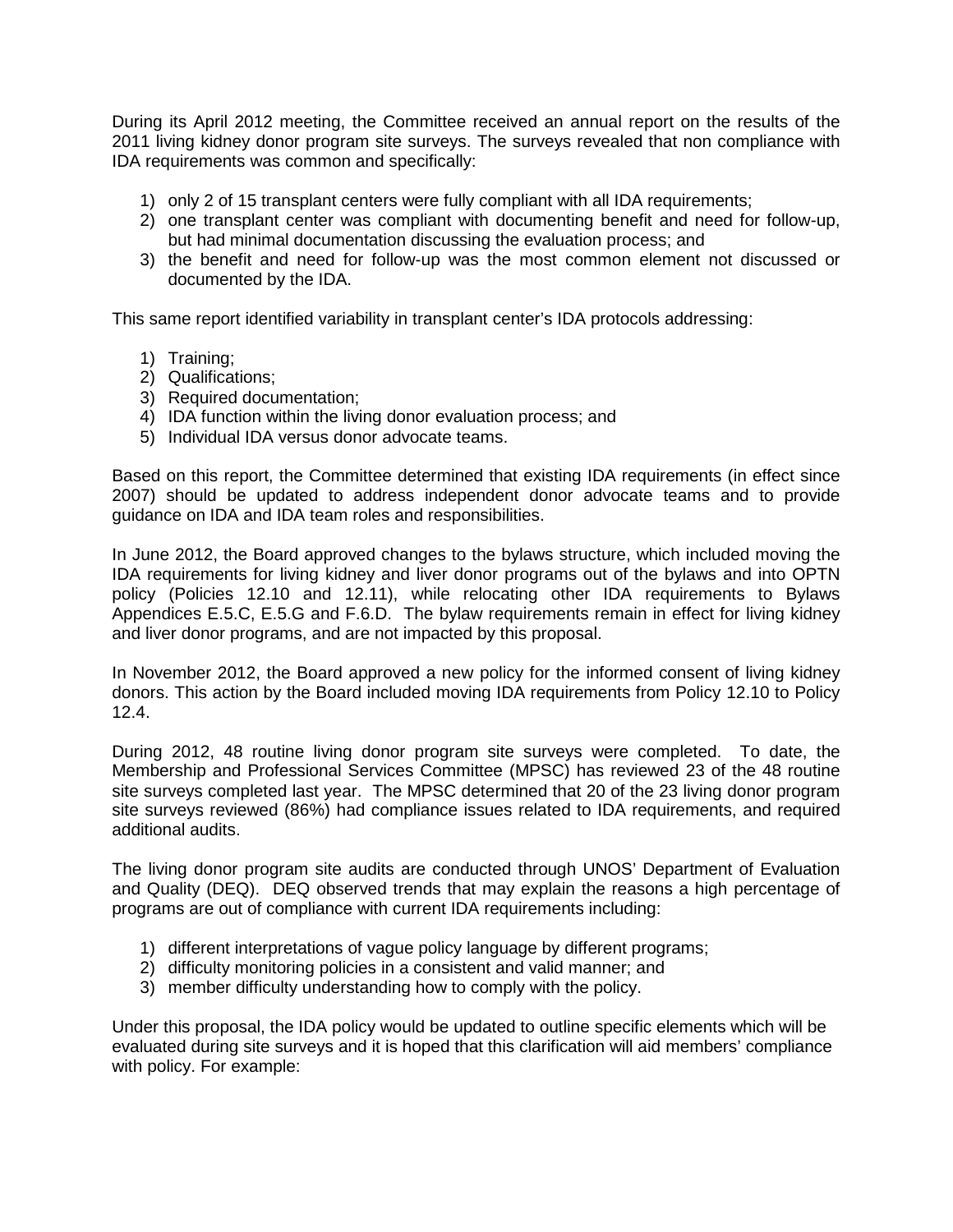- 1) The proposed language offers specificity on what the IDA must discuss with the potential living donor and document in reference to his or her psychosocial evaluation and medical evaluation. Current policy does not offer the same level of specificity.
- 2) The new proposed language offers specificity on what the member program must document in their own internal protocols in regards to the required qualifications of the IDA, their duties and responsibilities and their grievance processes to be used by the IDA if needed. The current policy offers no such direction.

# *Goals of the Proposal*

In January 2013, the Committee met and approved the proposal to be distributed for public comment. The proposed policy would require living kidney donor programs to develop and follow hospital-specific protocols addressing IDA qualifications and training, duties and responsibilities, and how it will address and handle any grievance raised by an IDA concerning the rights and best interest of a living donor. The proposed new IDA requirements are based on CMS requirements and are supported in NATCO's Kidney Independent Living Donor Advocacy Training Documentation Manual (2012).

- **Collaboration:** The Committee asked the Transplant Administrators, Transplant Coordinators, and Patient Affairs Committees to review the proposal and provide feedback prior to the public comment period.
- **Alternatives considered:** The proposed policy would clarify the role, requirements, and responsibilities of living donor advocates. These clarifications should help standardize IDA practice across the transplant community and contribute to better care of all potential donors. To the extent possible, the proposed requirements mirror related CMS requirements to simplify compliance for transplant hospitals.
- **Description of unintended consequences:** If the proposed policy is ultimately approved and takes effect, the IDA requirements for living kidney donor and living liver donor programs would be different. Kidney living donor programs would be required to follow existing and new requirements found in Policy 12.4. Liver living donor programs would continue to follow their own centerspecific protocols for independent donor advocates as defined in the Bylaws and Policy 12.11.

# **Supporting Evidence:**

**Table 1. Living Kidney Donors in the US[2](#page-3-0) January 1, 2005 – December 31, 2011**

| Year of<br><b>Donation</b> | <b>Transplanted</b><br><b>Living Donor</b><br><b>Kidneys</b> |
|----------------------------|--------------------------------------------------------------|
| 2005                       | 6,570                                                        |

<span id="page-3-0"></span> $\overline{a}$  $2^2$  Based on OPTN data as of May 31, 2012. Data subject to change based on future data submission or correction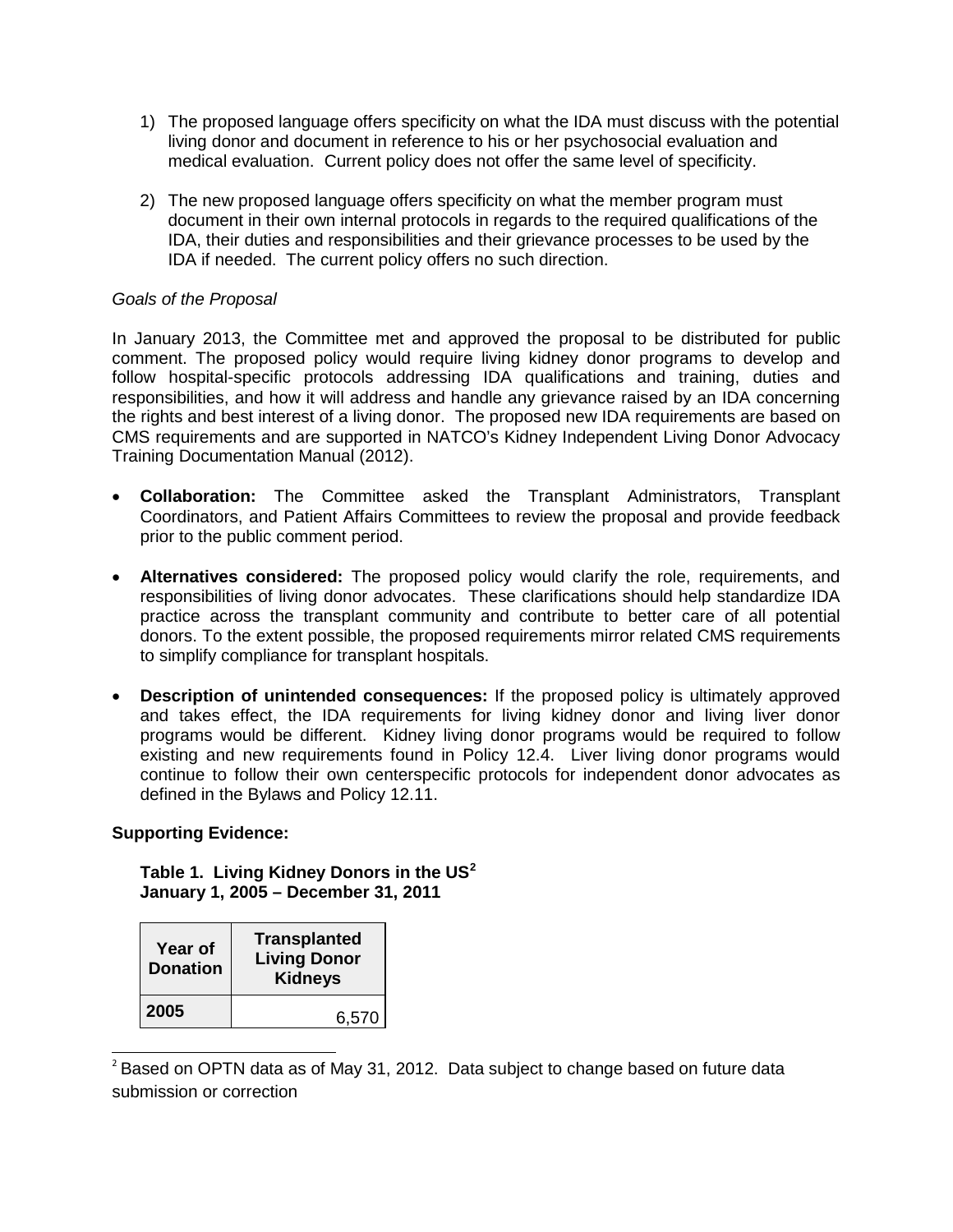| <b>Year of</b><br>Donation | <b>Transplanted</b><br><b>Living Donor</b><br><b>Kidneys</b> |
|----------------------------|--------------------------------------------------------------|
| 2006                       | 6.434                                                        |
| 2007                       | 6,043                                                        |
| 2008                       | 5,968                                                        |
| 2009                       | 6,387                                                        |
| 2010                       | 6,277                                                        |
| 2011                       | 5.770                                                        |

Published literature has supported the need for clear guidelines regarding IDA and IDA team roles and responsibilities (LaPointe Rudow & Brown, 2005<sup>[3](#page-4-0)</sup>, LaPointe Rudow, 2009<sup>[4](#page-4-1)</sup>; Steel et al., 2012<sup>[5](#page-4-2)</sup>). A recent survey of 120 independent donor advocates from living donor programs in the United States reported that there was considerable variability in independent donor advocate selection, training, and clinical responsibilities and activities regarding potential living donors (Steel et al., 2012). The authors concluded that this variability could have a negative impact on potential and actual donors because it could affect screening, selection, and preparation of living donor candidates for donation

# **Expected Impact on Living Donors or Living Donation:**

In 2011, there were 5,770 living kidney donors. The proposed policy modifications should improve the care of all potential living donors being evaluated for donation.

# **Expected Impact on Specific Patient Populations:**

The proposed policy modifications should improve the care of all potential living donors being evaluated for donation.

# **Plan for Evaluating the Proposal:**

 $\overline{a}$ 

<span id="page-4-0"></span> $3$  LaPointe Rudow D & Brown RS Jr. Role of the independent donor advocacy team in ethical decision making. Progress in Transplantation 2005; 15(3):298-302.

<span id="page-4-1"></span><sup>&</sup>lt;sup>4</sup> LaPointe Rudow D. The living donor advocate: a team approach to educate, evaluate, and mange donors across the continuum. Progress in Transplantation 2009; 19(1):64-70

<span id="page-4-2"></span><sup>&</sup>lt;sup>5</sup> Steel, J., Dunlavy, A., Friday, M., Kingsley, K., Brower, D., Unruh, M., Tan, H., Shapiro, R., Peltz, M., Hardoby, M., McCloskey, C., Sturdevant, M. and Humar, A. (2012), A National Survey of Independent Living Donor Advocates: The Need for Practice Guidelines. American Journal of Transplantation. doi: 10.1111/j.1600-6143.2012.04062.x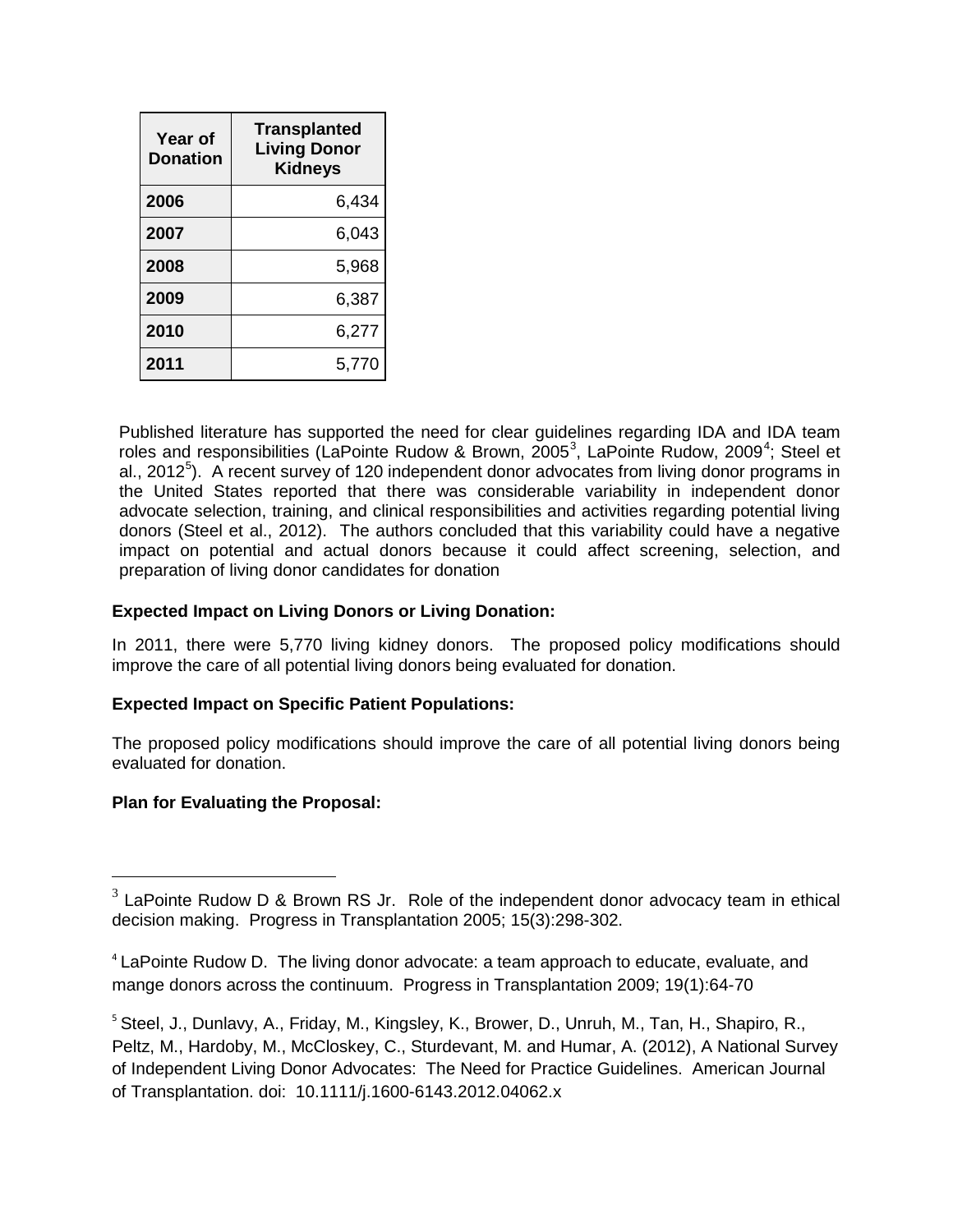The proposal should lead to increased standardization in IDA practice among living kidney donor programs. The Committee will continue to request annual reports on the results of living donor program site surveys, and will use the reports to evaluate whether variability in IDA practice is reduced and whether the number of IDA policy violations identified during living kidney donor program site surveys is reduced.

# **Additional Data Collection:**

No additional data collection is required under this proposal.

## **Expected Implementation Plan:**

If the proposal receives favorable public comment it could be considered by the OPTN/UNOS Board as early as November 2013. If ultimately approved by the Board, transplant centers would be required to follow new and revised IDA policy requirements (Policy 12.4).

## **Communication and Education Plan:**

The policy is intended to clarify and provide additional detail for existing requirements. There are also similar IDA requirements established by the Centers for Medicare and Medicaid Services (CMS). As a result, there would be two goals for member communication/education efforts:

- to create awareness of the specific responsibilities and clarifications
- to highlight areas of similarity and difference with CMS requirements

Educational webinars are already in process to educate members about new and enhanced OPTN requirements for living donor programs. The new policy would be included in these webinars, either as a single topic or in combination with other requirements.

The new policy would also be referenced in a future update to an existing ["crosswalk"](http://optn.transplant.hrsa.gov/content/policiesAndBylaws/evaluation_plan.asp) resource document that outlines CMS and OPTN requirements on areas of common interest.

In addition, notification of the policy would be included in the following routine communication vehicles:

- Policy notice
- System notice
- UNOS Update article
- Transplant Pro/Member Communications archive article
- Presentation at Regional meetings

#### **Compliance Monitoring:**

During site reviews of living kidney donor recovery hospitals, the Department of Evaluation and Quality (DEQ) staff will verify the presence and accuracy of evidence that all required elements are met in the care of potential living kidney donors. Evidence examined will include documentation in the donor's medical record, internal (site-specific) policies and procedures or internal written protocols, and interviews with the living donor team, including the IDA or IDA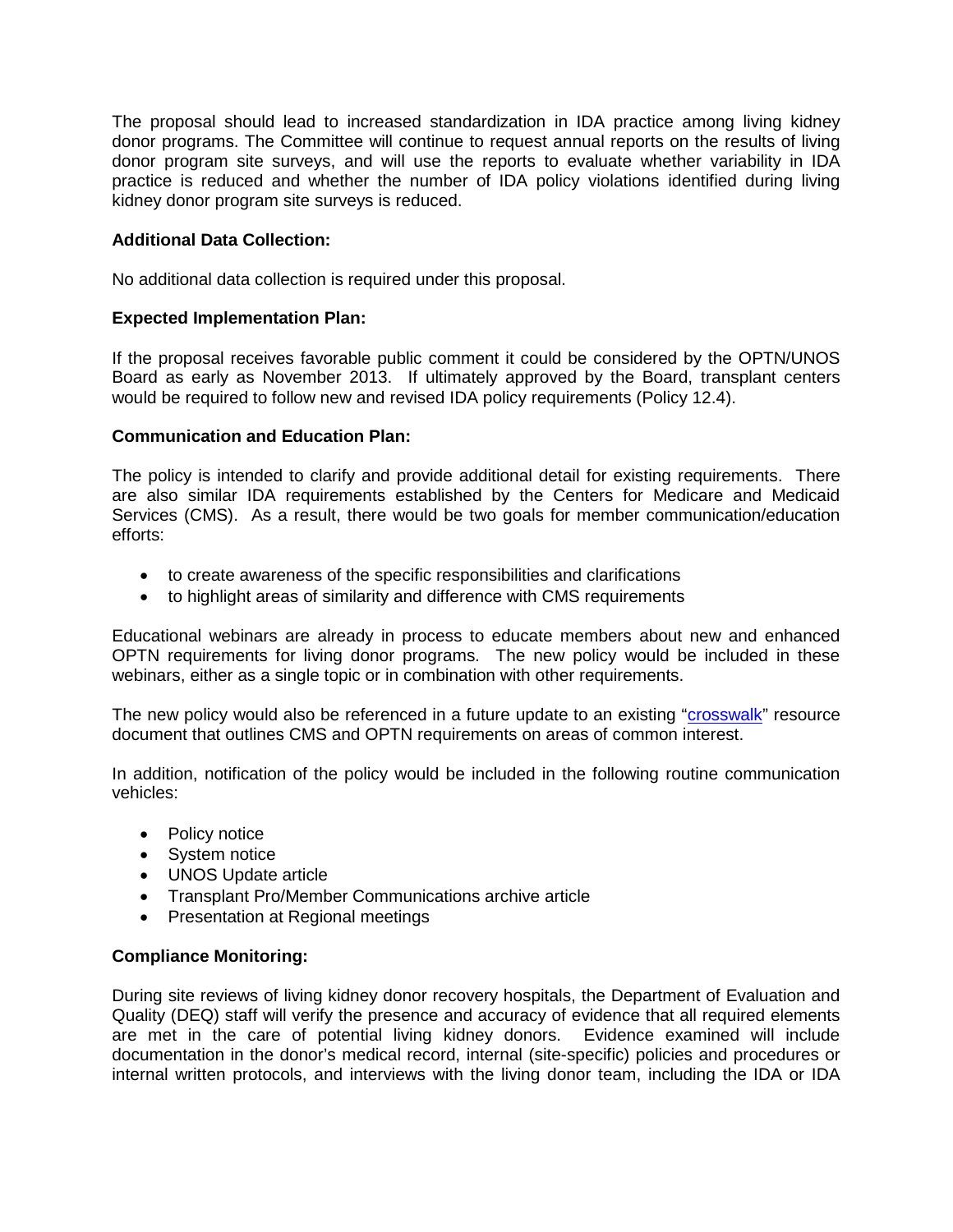team. DEQ staff will examine this evidence to verify that the recovery hospital's IDA is fulfilling all required elements for IDA roles and responsibilities, including:

- Designating a key IDA contact for each potential living kidney donor
- Functioning independently from the transplant candidate's team
- Advocating for the living donor and the potential living donor
- Demonstrating the required knowledge
- Discussing with each donor, the:
	- o Informed consent process
	- o Evaluation process
	- o Surgical procedure
	- o Medical and psychosocial risks
	- $\circ$  Follow-up requirements and the benefit and need for participating in the follow-up

DEQ staff will review the hospital's clinical protocols and supporting documentation to verify that they include:

- IDA team composition (if an IDA team is used)
- Required qualifications and training of IDA(s), and proof that the IDA meets the requirements
- IDA duties and responsibilities
- Grievance processes provided for the IDA

In its review of a sample of donor medical records, DEQ will assess whether the documentation satisfies the requirements of this policy and the hospital's policies, procedures and protocols.

DEQ staff will request a corrective action plan if they are unable to verify compliance with the requirements of these policies. Results of the review and any corrective action plans submitted will be forwarded to the OPTN/UNOS Membership and Professional Standards Committee (MPSC) for review.

#### **Policy Proposal:**

Proposed new language is underlined (example) and language that is proposed for removal is struck through (example).

12.4. Independent Donor Advocate (IDA)

# 12.4.1 IDA Role

For any potential living kidney donor who is undergoing evaluation for donation, the living kidney donor recovery hospital must designate and provide an independent donor advocate (IDA) who is not involved with the potential recipient evaluation and is independent of the decision to transplant the potential recipient. The IDA may be one person or an independent living donor advocate team with multiple members. An IDA team must designate one person from the team as the key contact for each potential living donor.

#### 12.4.2 IDA Responsibilities